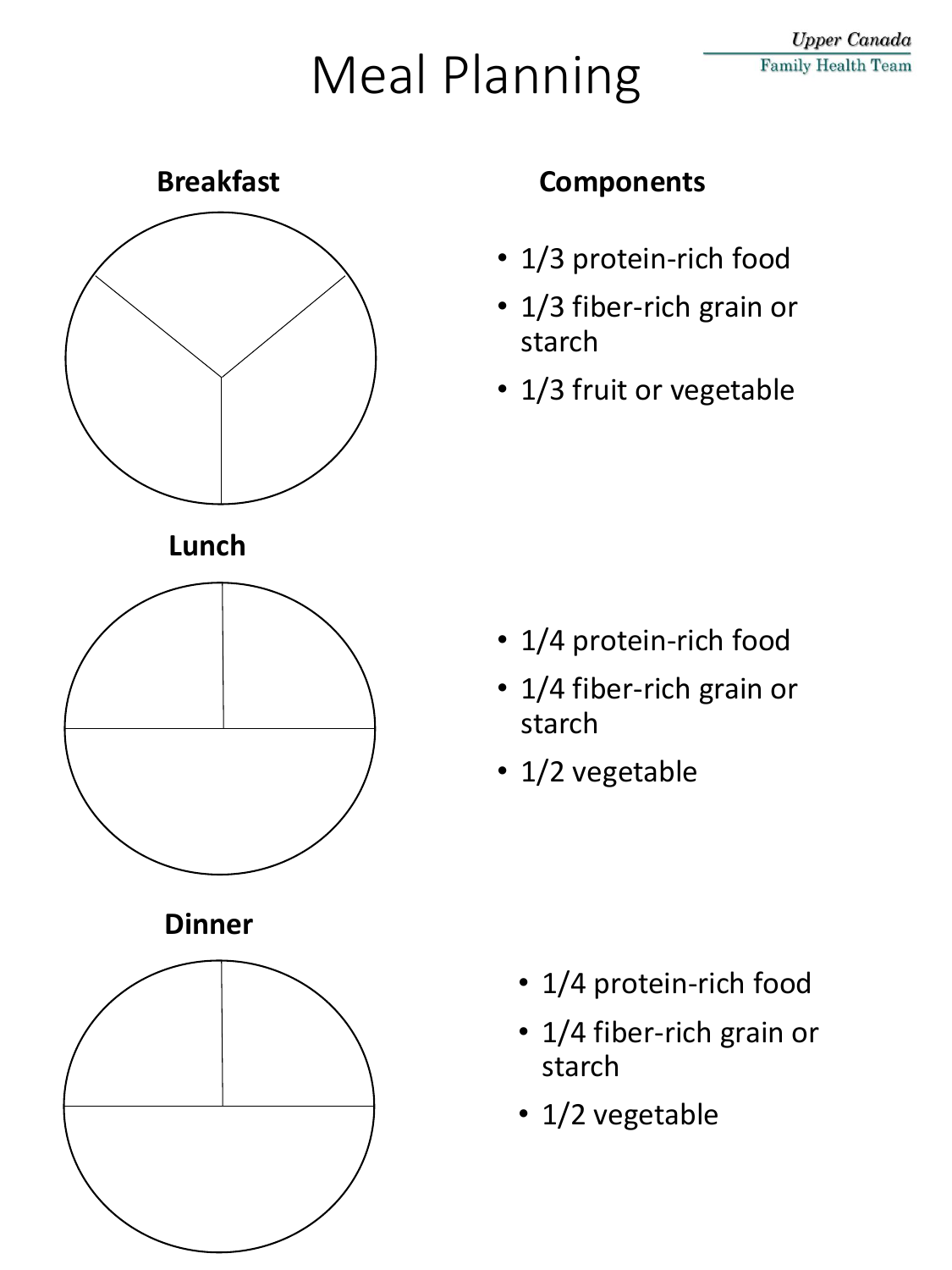#### **Fiber-Rich Grains and Starches**

- Oats
- Whole grain bread
	- 3 grams fiber per slice or more
	- First few ingredients should include the words whole grain
- High fiber cereal
	- 4 grams = good source of fiber
	- 6 grams = very good source of fiber
- Rice
	- Whole grain brown
	- Wild
	- Basmati
- Quinoa
- Couscous
	- Whole wheat
- Pasta
	- Whole grain/multigrain
	- Or fiber enriched
- Potato/sweet potato with skin
- Corn

\*could include legumes (chickpeas, beans, lentils)

### **Protein-Rich Foods**

• Dairy – Milk, yogurt, cheese, cottage cheese

(not cream cheese or sour cream)

- Eggs
- Poultry, meat, fish
- Nuts and nut butters
- Seeds  $\rightarrow$  ie. sunflower seeds, hemp seeds
- Legumes  $\rightarrow$  beans, lentils, chickpeas
- Hummus
- Tofu
- Edamame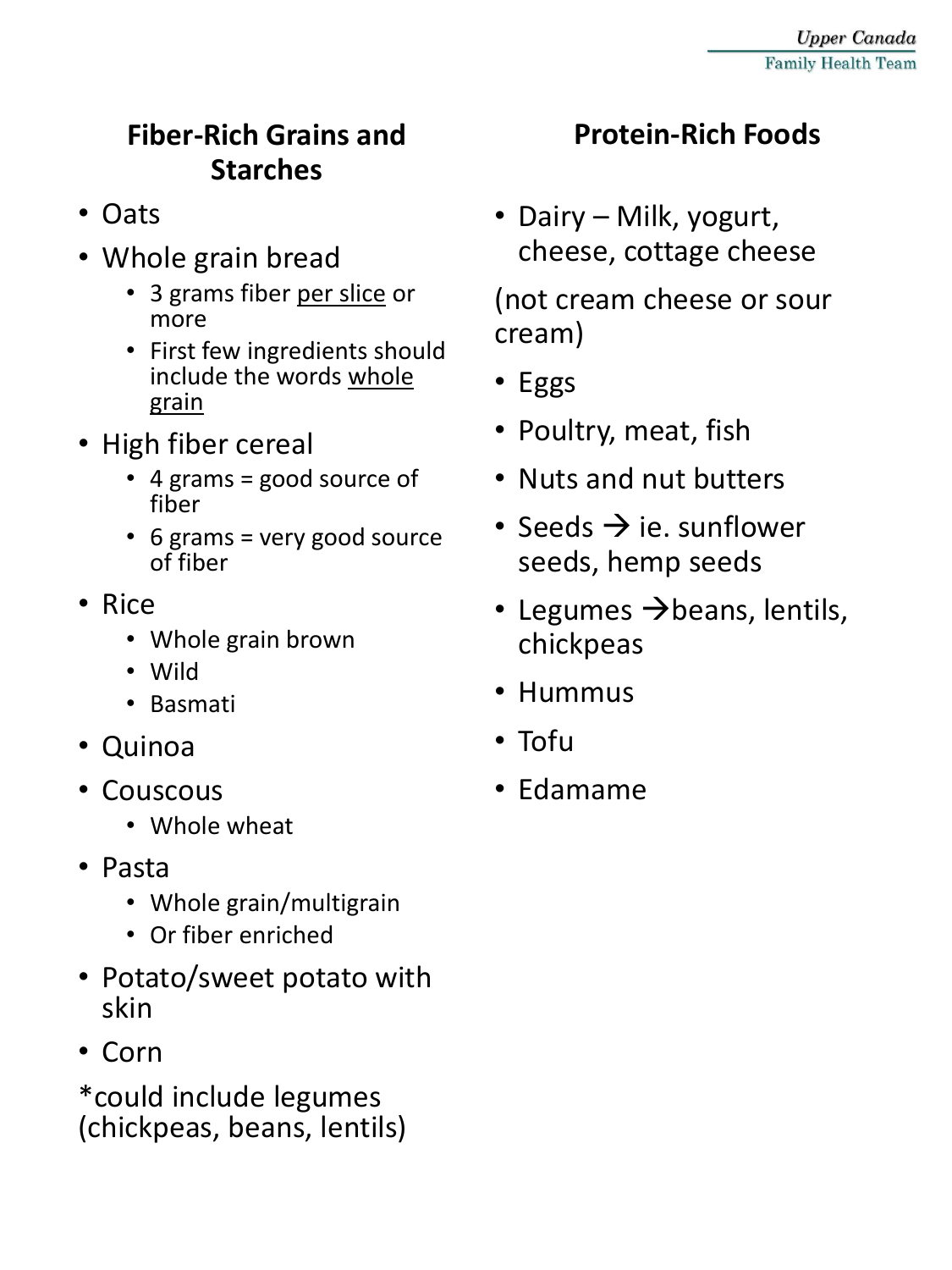#### **Upper Canada Family Health Team**

### Balanced Breakfasts

Example 1

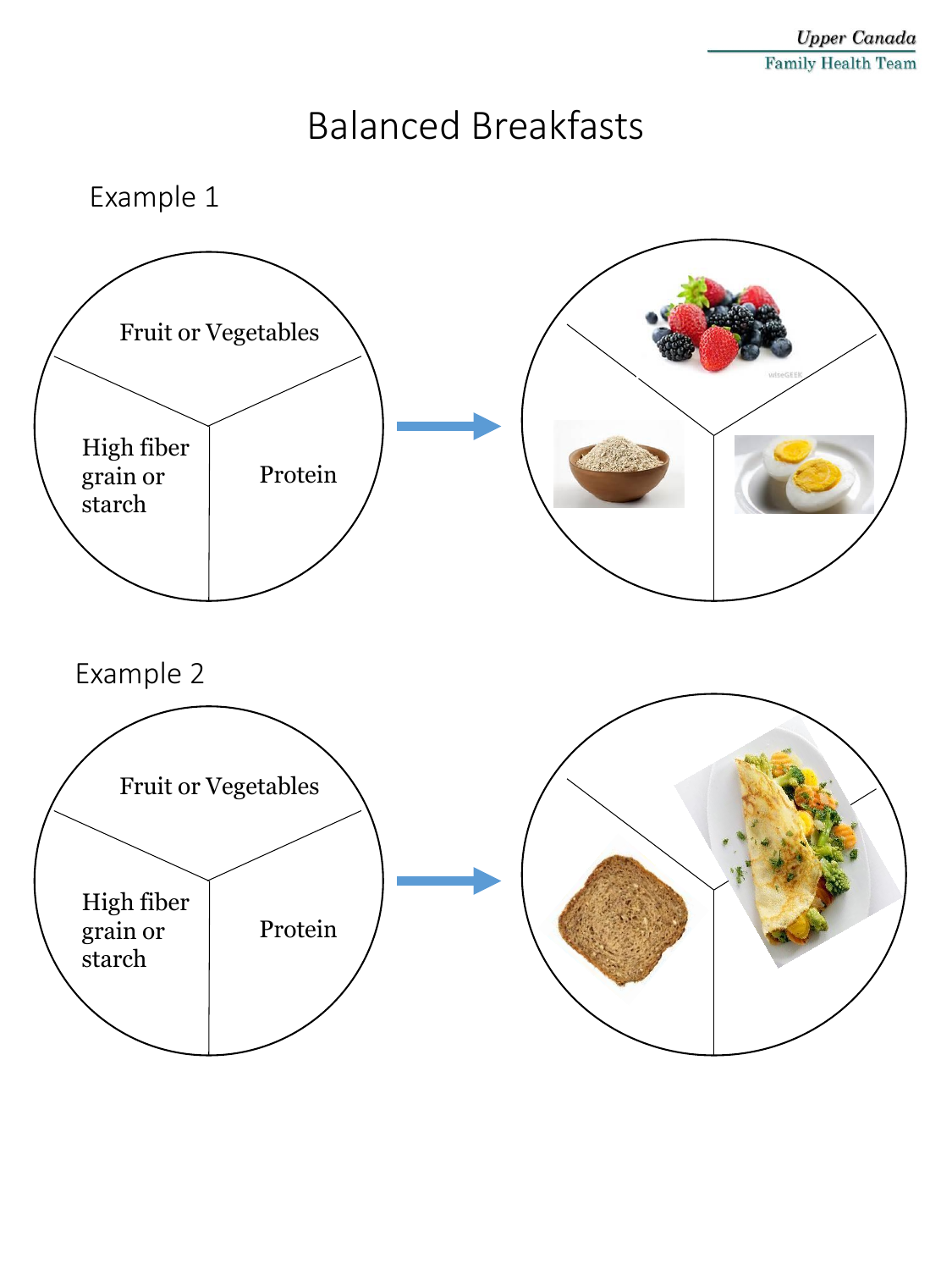### Balanced Lunches

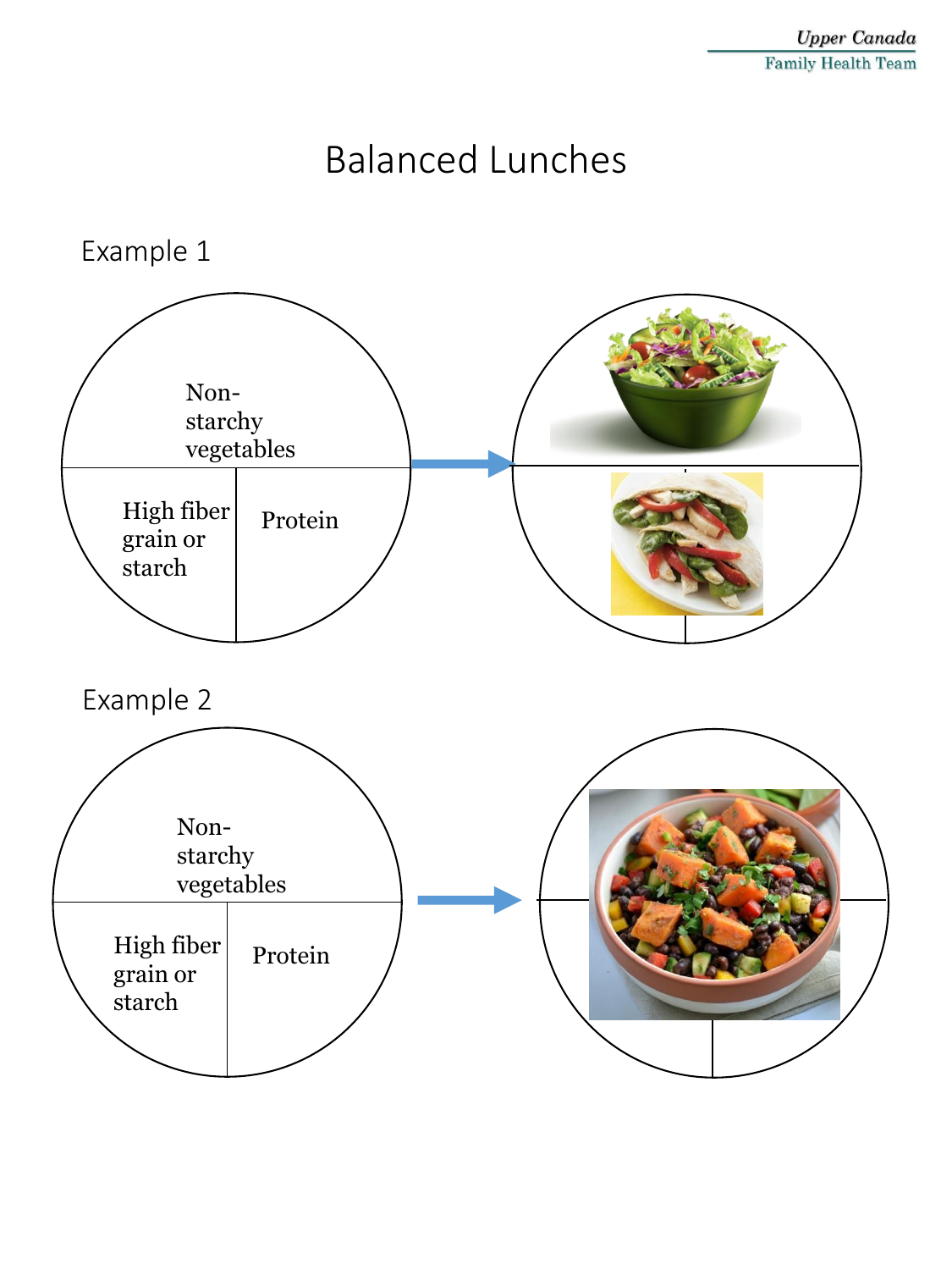### Balanced Dinners

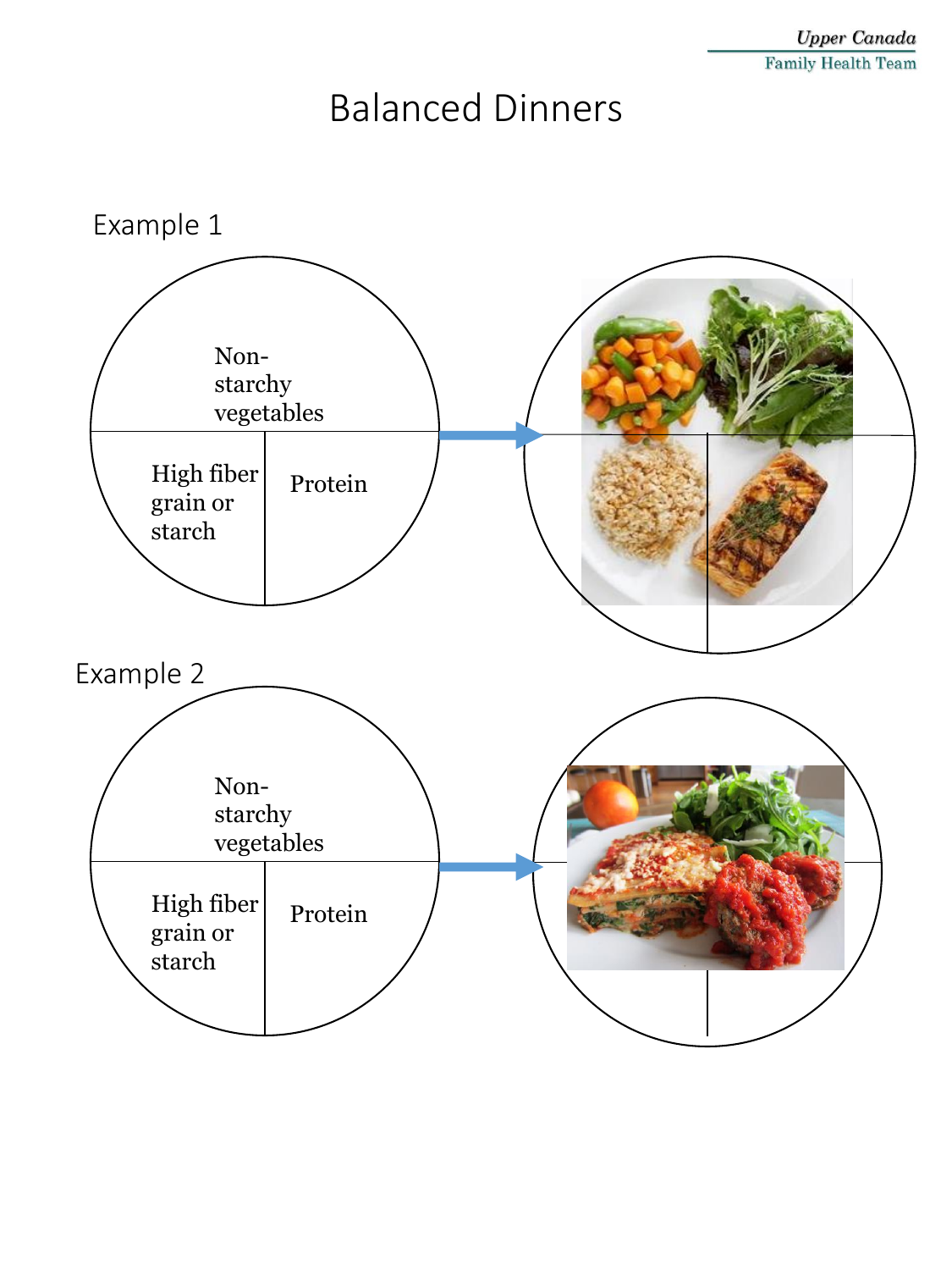## Portion Sizing

### Fruits and Vegetables

| $1/2$ cup (125 ml) = $1/2$ fist |                                                                                              |  |
|---------------------------------|----------------------------------------------------------------------------------------------|--|
|                                 | Fresh, frozen or canned<br>vegetables<br>Fresh, frozen or canned fruit<br>$\bullet$<br>Juice |  |
| 1 cup (250 ml) = 1 fist         |                                                                                              |  |
|                                 | Leafy Vegetables<br>$\bullet$<br>1 medium fruit                                              |  |
| $1/4$ cup (60 ml) = cupped hand |                                                                                              |  |
|                                 | <b>Dried fruit</b>                                                                           |  |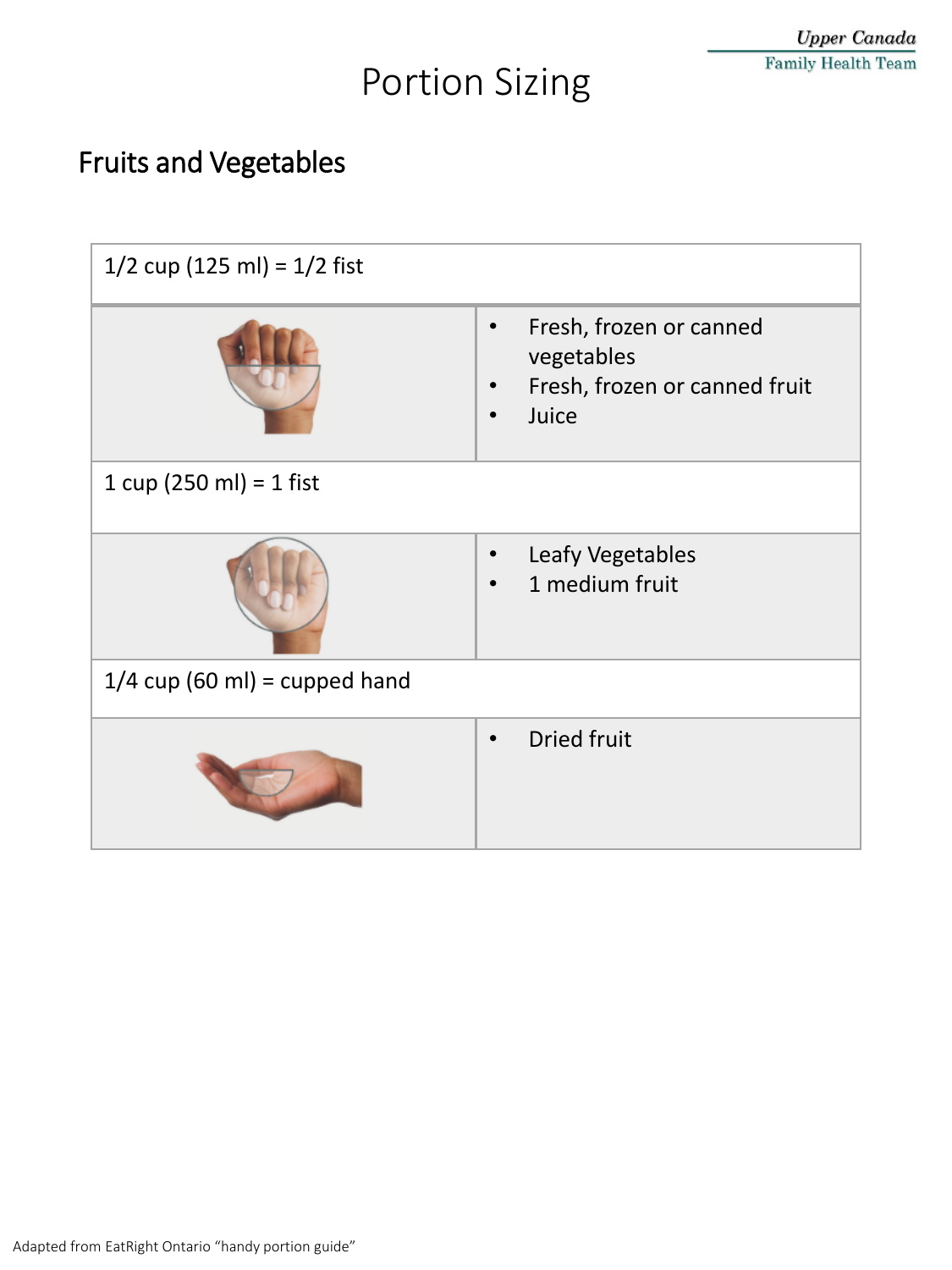### Portion Sizing

#### Grains and Starches



#### Milk and Alternatives



Adapted from EatRight Ontario "handy portion guide"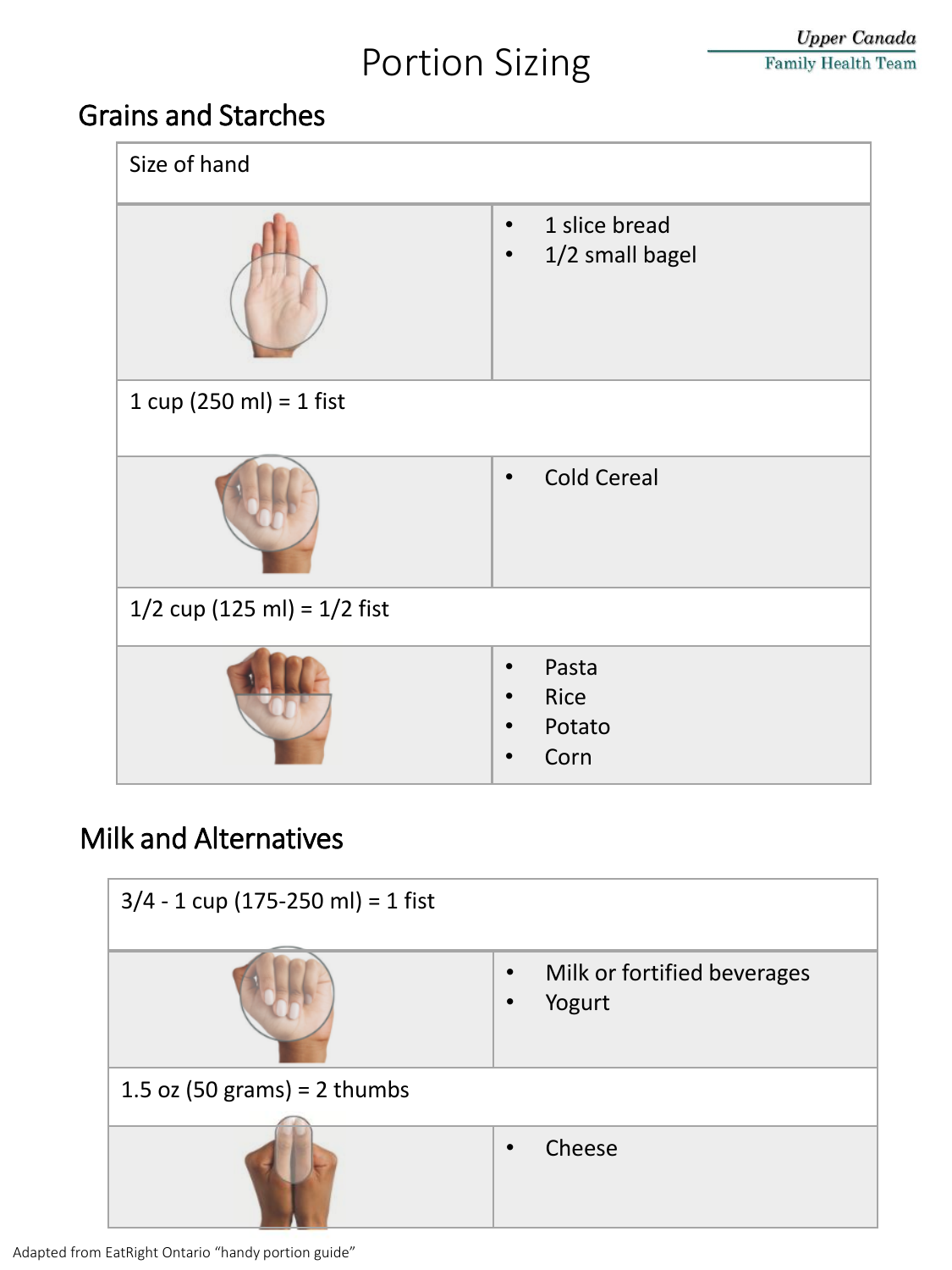### Portion Sizing

#### Meat and Alternatives



| 1 tsp $(5 ml) = 1$ thumb tip        | *choose olive oil or vinaigrette                     |
|-------------------------------------|------------------------------------------------------|
| 1 tbsp. $(15 \text{ ml}) = 1$ thumb | based dressings more often                           |
|                                     | Mayonnaise<br>Butter/margarine<br>Salad dressing/oil |

Adapted from EatRight Ontario "handy portion guide"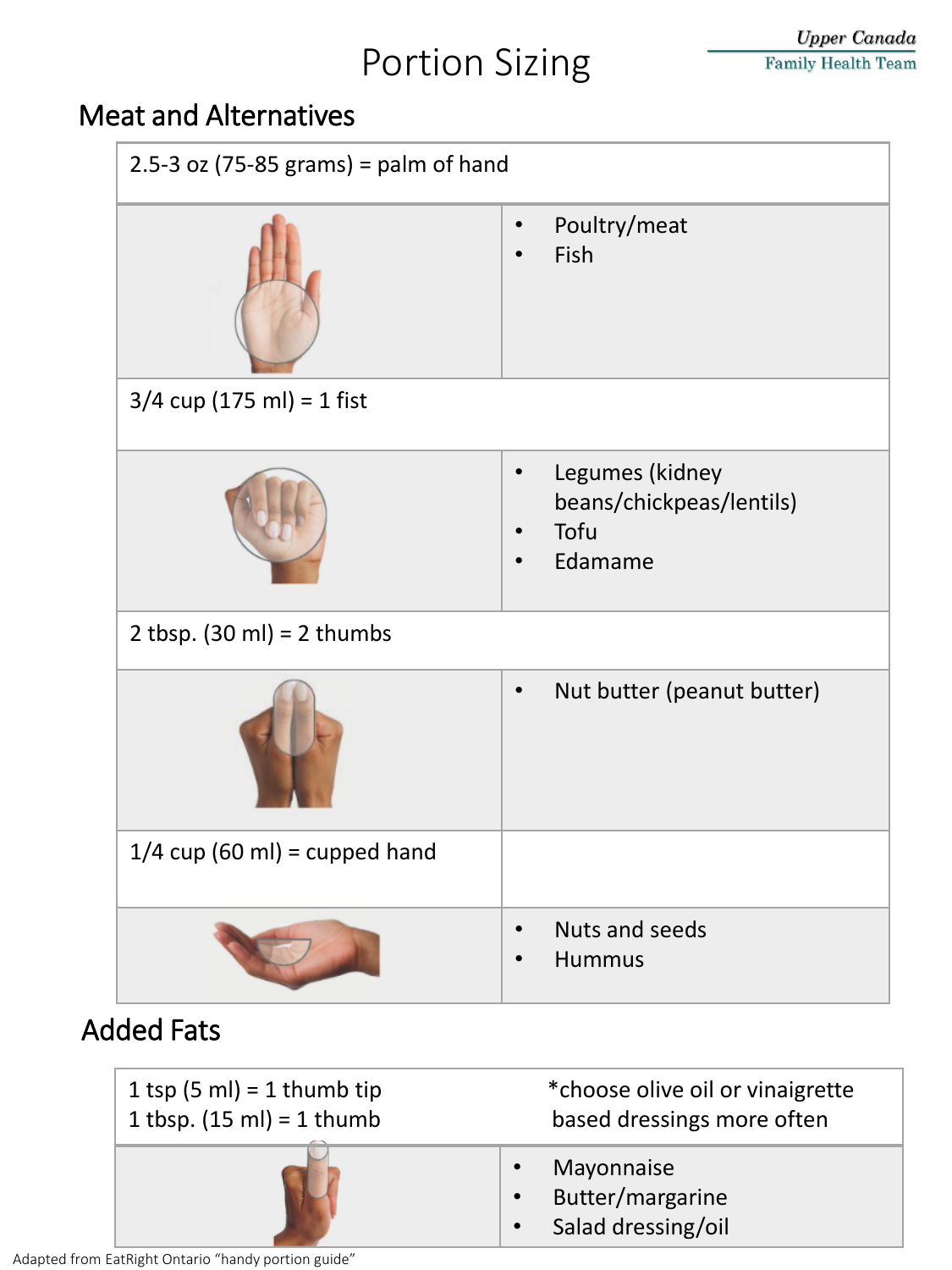### Simple Breakfast Ideas

#### • Yogurt Parfait

- 1/2-3/4 cup plain Greek yogurt (1-2%), 1/2 cup mixed berries, 1/4 cup all bran buds, 1/2-1 tsp honey (optional), dash of cinnamon (optional)
- Green Smoothie:
	- 1 cup spinach or kale, 1/2 banana, 1 tbsp. flaxseed or bran buds, 1 cup milk/almond milk (unsweetened), 1/2 cup frozen berries
- 1 slice toast with 1-2 tsp butter/margarine, 2 hardboiled eggs, 1 medium fruit (ie. apple)
- 3/4 cup oatmeal (cooked)/1 pkg instant plain oats, ½ cup milk, 1/2 cup berries/other mixed fruit, 1 tbsp. flaxseed/bran buds, 2 tbsp. chopped nuts/1 tbsp. nut butter
- 1 whole wheat English muffin with 2 tsp butter/margarine, 1/2 cup cottage cheese, ½-1 cup chopped fruit
- 1 whole wheat wrap with 1 scrambled egg, 1 oz shredded cheese, diced peppers and onions
- 1 homemade muffin, 1/2-3/4 cup plain Greek yogurt w/1 tsp honey/maple syrup/sugar, 1 cup berries (fresh or frozen)
- 2 shredded wheat/1 cup shreddies/bran flakes, 1 cup milk, 1/2 medium banana sliced, 2 tbsp chopped nuts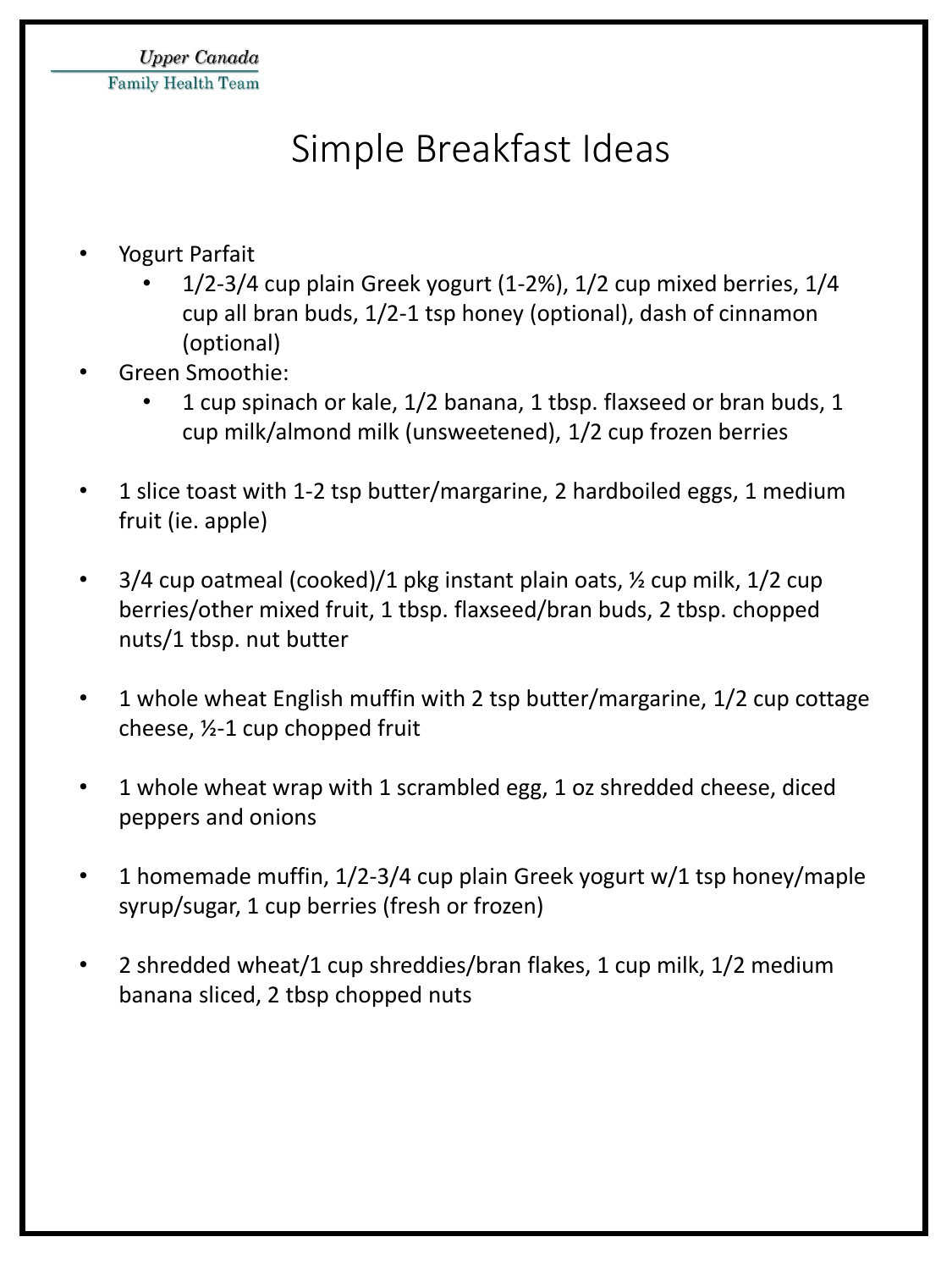**Upper Canada Family Health Team** 

### Simple Lunch Ideas

- Quinoa and nut salad
	- 1 cup greens
	- 1/2 cup cooked quinoa
	- 1.5 tbsp. chopped pecans
	- 1 tbsp. goat cheese
	- 1 tbsp. dressing (red wine vinegar + canola oil)
- 1 cup homemade chili (with extra lean meat or ground turkey/chicken), 1 slice whole grain toast, 1 apple, 1 cup milk
- Whole grain tortilla,  $\frac{1}{2}$  baked chicken breast, 1 tbsp. feta cheese, 1 handful chopped greens, tomato, 1 tbsp. hummus or tzatziki
- 1 sandwich w/1/2 can tuna or salmon or 3 oz. leftover meat on whole grain bread with 1 cup raw veg or salad
- 1 cup baby spinach topped with  $\frac{1}{2}$  cup chick peas or kidney beans, ¼ cup feta, tomatoes, cucumbers, peppers, olive oil, red wine vinegar
- Vegetable bean or lentil vegetable soup (homemade) with 2 ryvita crackers and 1 oz cheese
- Mixed bean and sweet potato salad
	- 1/2 cup mixed beans (from can, drained and rinsed)
	- 1/2 medium sweet potato (baked or roasted)
	- 1/2 chopped red pepper or cherry tomatoes
	- 1 tbsp. dressing (lime juice, balsamic vinegar, garlic, dash salt and pepper)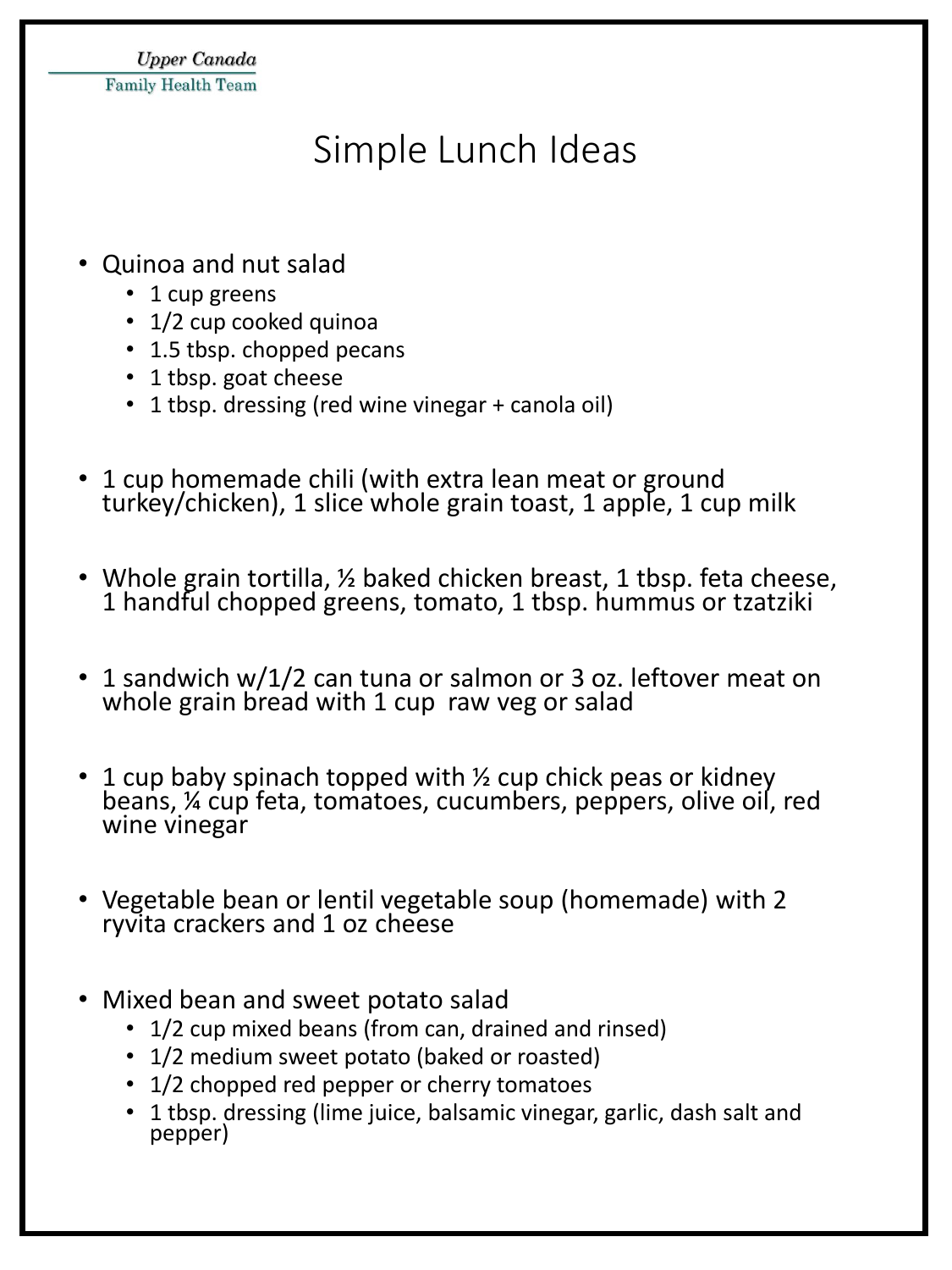### Simple Dinner Ideas

- 3 ounces meat/poultry/fish, 1/2 medium baked potato, 1 cup green beans and carrots mixed
- 1 cup whole grain spaghetti with homemade spaghetti sauce, extra lean ground beef or ground turkey/chicken, 1-2 cup side salad w/greens and 1-1.5 tbsp. vinaigrette dressing
- Burrito
	- 3/4 cup black beans
	- 1 whole wheat tortilla
	- 1 ounce cheddar cheese grated
	- 1 tbsp. salsa
	- ½-1 cup baby kale
	- 1 whole red bell pepper, sliced (on the side)
- Stir fry
	- 3 ounces (1/2 cup) shrimp or chicken
	- 1/2 cup cooked basmati rice
	- 1 cup mixed vegetables (ie. peppers, carrots, green beans)
	- Sauce (1-1.5 tbsp. per serving): 1/4 cup low sodium soy sauce, 1 tbsp. fresh ginger, 1 tbsp. brown sugar

\*see any of the lunch ideas as other Dinner options